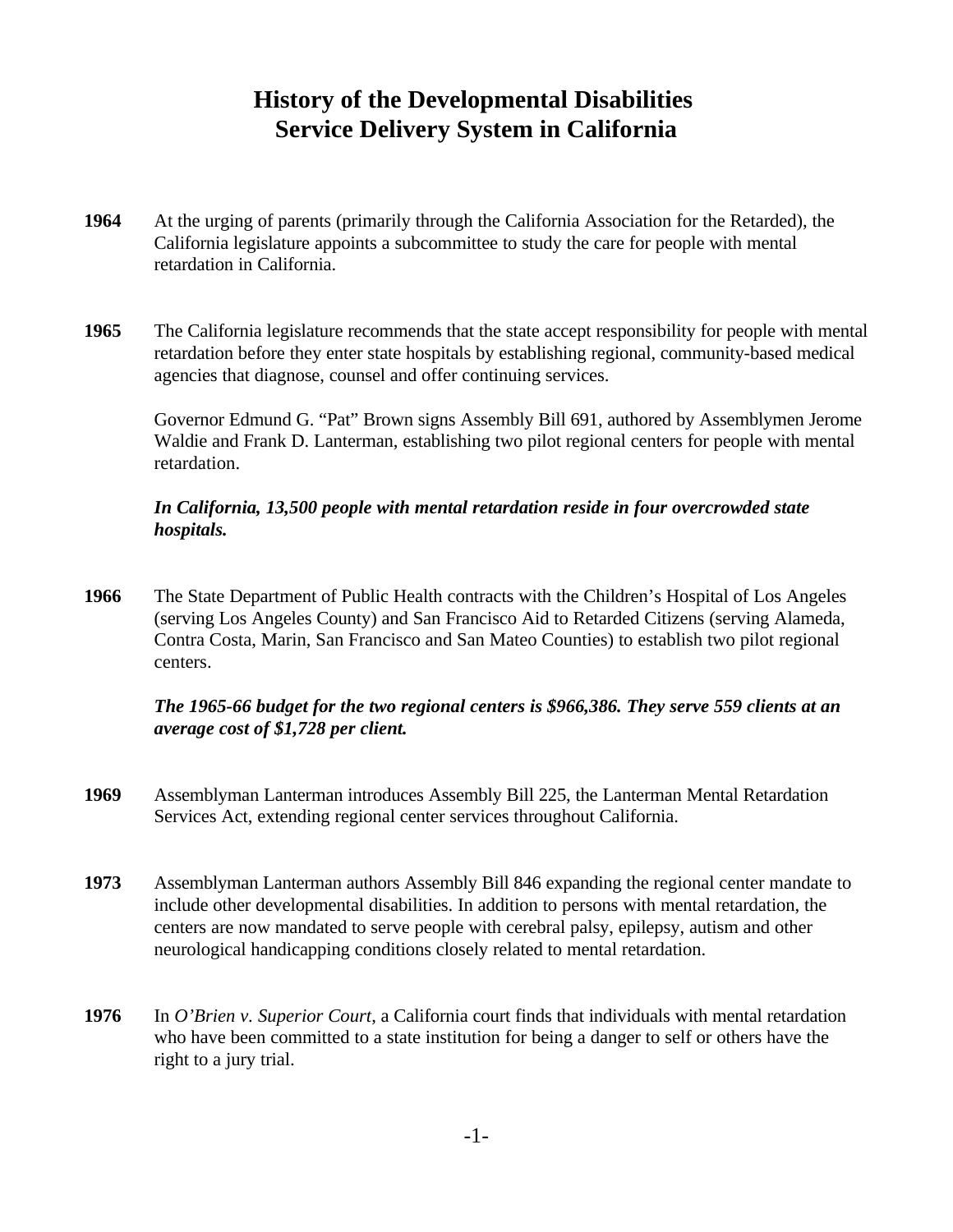In the *Matter of Andre Bisagna*, the California Supreme Court orders that, if a person is judicially committed to a state institution for the mentally retarded because of danger to self or others, the commitment order shall expire after one year. The Court further orders that regional centers must be notified of all persons who are judicially committed to a state institution. Each regional center shall conduct an annual assessment to determine each person's ability to live in the community.

Changes to the Lanterman Developmental Disabilities Services Act establish the right to treatment and habilitation services for persons with developmental disabilities.After amendments to the last category of eligibility for services, the act now reads "handicapping conditions found to be closely related to mental retardation or to require treatment similar to that required for mentally retarded individuals, but shall not include other handicapping conditions that are solely physical in nature." An individualized planning process replaces the traditional problem-oriented record.

With the establishment of Regional Center of the East Bay, the full complement of 21 regional centers is reached.

## *The 1975-76 regional center budget is \$47,980,527. They serve 33,833 clients at an average cost of \$1,418 per person. The State Hospital population has been reduced to approximately 11,000.*

- **1978** California creates the Department of Developmental Services. The administration of the developmental services programs is removed from the huge State Department of Health and placed in a much smaller department of state government.
- **1979** The Association of Regional Center Agencies incorporates as a nonprofit state association composed of regional center board volunteers and executive directors.

*A decade has passed since the enactment of the Lanterman Mental Retardation Services Act. In this short time the system in California has grown from 2 to 21 regional centers serving nearly 50,000 clients. Virtually none are on waiting lists for state hospital admission. The state hospital population has been reduced to 9,000.*

- **1980** The Department of Developmental Services transfers all responsibility for placement, case management and monitoring of clients in residential placement to the regional centers.
- **1981** In the case of *In Re Hop*, the California Supreme Court rules that any adult with developmental disabilities who has been placed in a state hospital is entitled to a judicial review to determine whether he or she should remain institutionalized.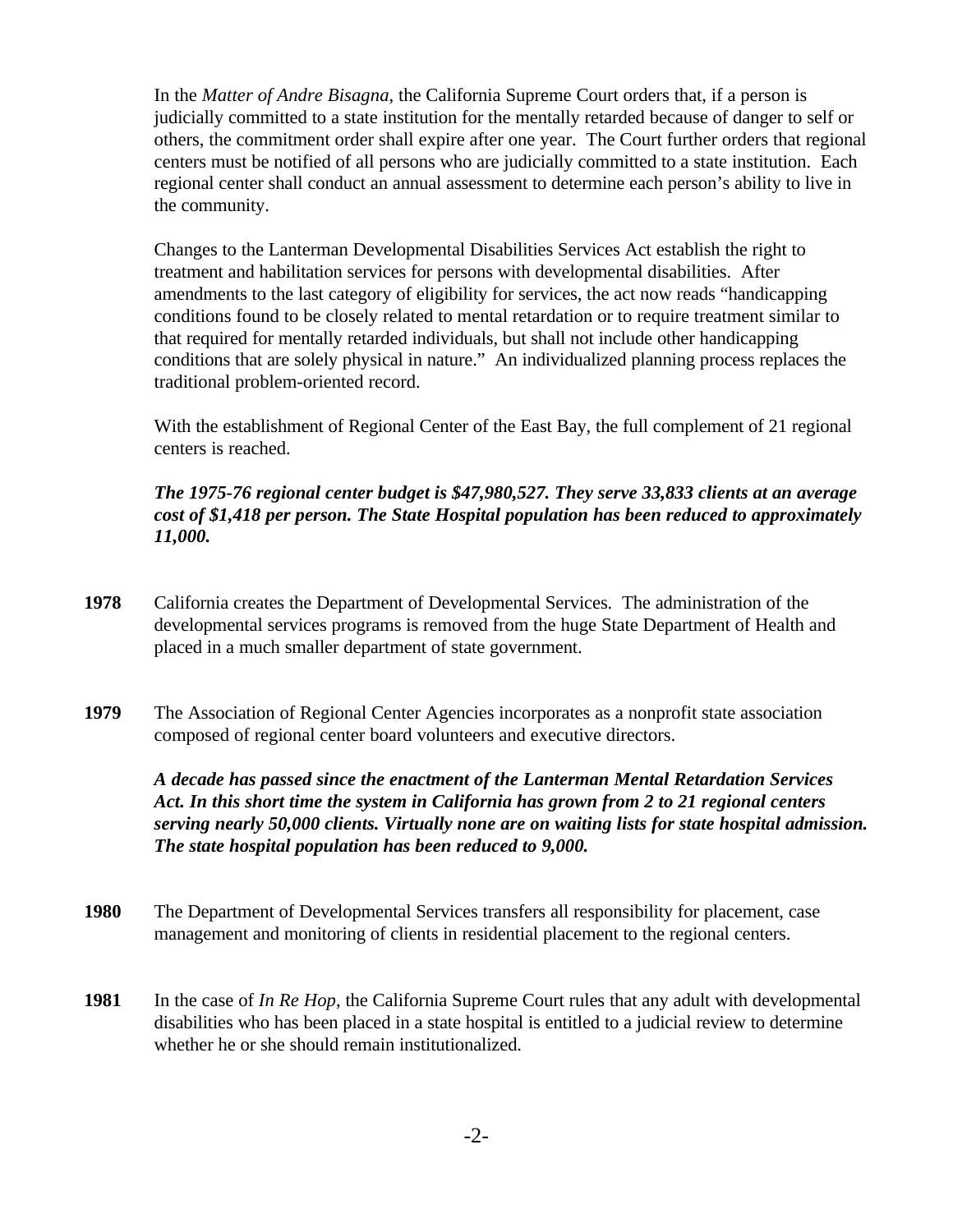**1983** A \$1 billion budget deficit confronts California. Assembly Bill 40X provides emergency regional center funding and grants the Department of Developmental Services the emergency authority to control regional center expenditures directly. Service reductions are authorized at 10 regional centers.

California applies and is approved for federal financial participation in the Home and Community Based (Medicaid) Waiver Program thereby partially offsetting the cost of services of a select group of clients who were placed from the state hospital or who have been "diverted" from institutionalization.

**1985** Serious state budget deficits cause the Department of Developmental Services to reduce funding for regional centers, and, in turn, cause some regional centers to implement cost-saving strategies such as waiting lists and categorical cuts in services.

In the *Association for Retarded Citizens v. California Department of Developmental Services et al.*, the California Supreme Court rules that the Lanterman Act "defines a basic right and a corresponding basic obligation . . . [T]he right which it grants to the developmentally disabled person is to be provided with services that enable him to live a more independent and productive life in the community; the obligation which it imposes on the state is to provide such services." These services are to be determined through the individual program planning process and provided as an entitlement. The decision also states that the regional centers, not DDS, have wide discretion in determining how to implement the IPP, but no discretion at all in determining whether to implement it. The Court prohibits the use of cost-saving strategies such as those used by the defendant regional centers. At the same time, the court rules that this does not give regional centers the authority to overspend their budgets. If regional center budgets are not sufficient, DDS must inform the state legislature which must, in turn, either increase funding or statutorily change the entitlement.

#### **1989** *Two decades have passed since the enactment of the original Lanterman Act and regional centers are now serve 92,000 clients and their families. The state hospital (now referred to as State Developmental Center) population has been reduced to 6,700.*

- **1991** The national recession hits California with particular force; the state budget deficit is more than \$15 billion. Virtually all state programs are subject to "unallocated reductions" in their budget allocations. Regional centers are required to develop and implement an expenditure reduction plan through a public participation process. Regional centers' total unallocated reduction is more than \$31 million—divided equally between the center's Operations and Purchase of Service budgets. Creative and innovative methods of service delivery emerge out of necessity.
- **1992** SB 1383 (McCorquodale) expands the range of services and supports available to consumers and families. Now, the Lanterman Act clearly establishes the right of consumers to make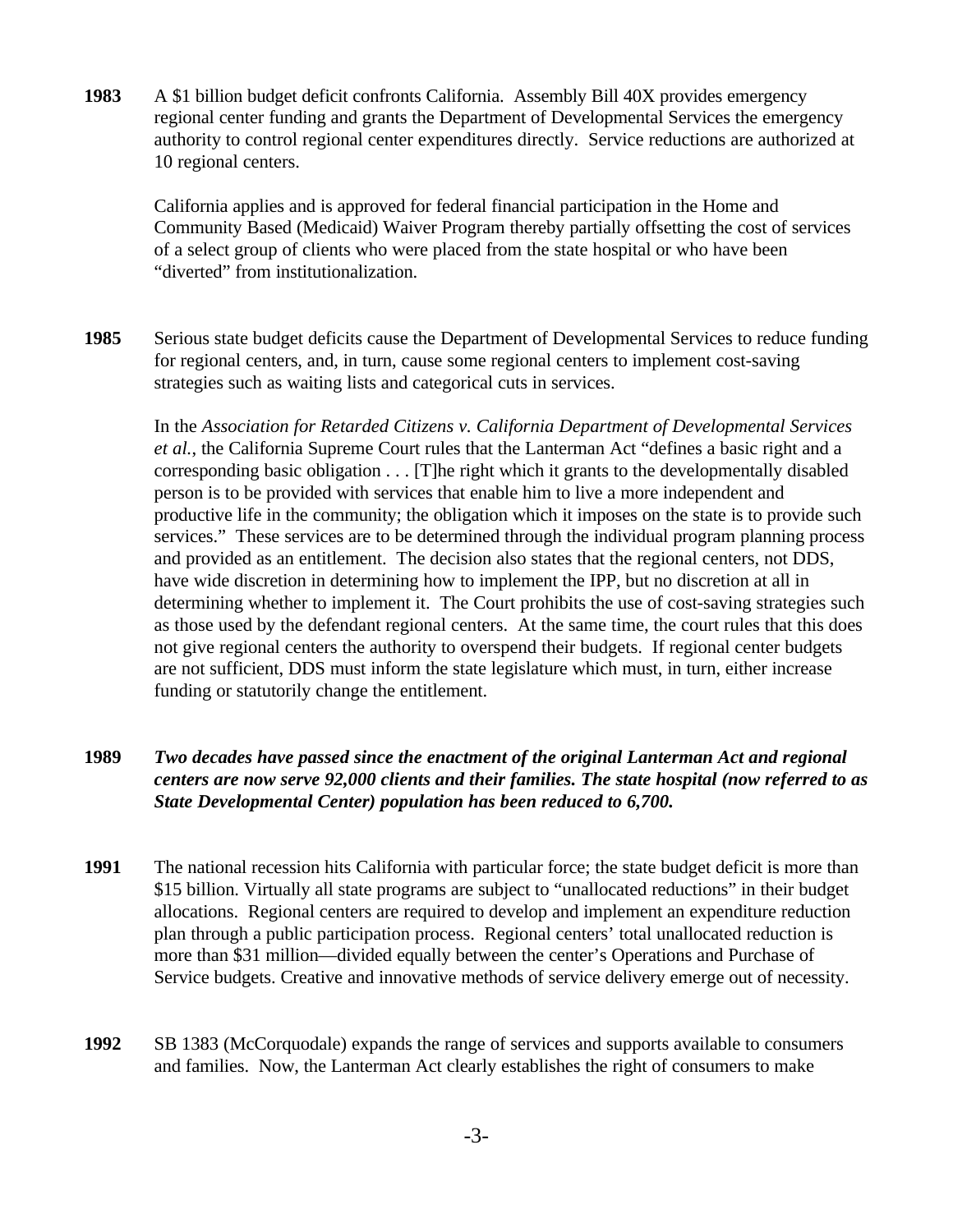choices about where and with whom they would live, their relationships, the way they spend their time, and their future.

The Department of Developmental Services establishes an Office of Consumer Affairs. Michael Long, a consumer with a developmental disability, is appointed to the office. He is the first person with a developmental disability appointed by any Governor in the nation to such a high level post.

**1993** Through an out-of-court settlement (*William Coffelt et. al. v. Department of Developmental Services, et. al.*) more than 2,000 residents from the state-run developmental centers will be placed into the community over a five-year period.

California begins the implementation of the California Early Intervention Services Act requiring statewide services for eligible infants and toddlers from birth to 36 months.

- **1995** As a result of California's economic downturn, regional centers face unprecedented budget reductions totaling more than \$113 million in 1994-95.
- **1996** The decline of the developmental center population results in several thousand empty beds at the seven existing hospitals.

Because of the inefficiency and cost of operating seven partially-filled, aging sites, the Administration begins consolidating the developmental centers: Stockton Developmental Center—the oldest such institution west of the Mississippi—first opened in 1851, is closed.

**1997** Camarillo State Hospital and Developmental Center is closed.

Legislation requiring specific oversight for those people who moved from the developmental centers into the community is enacted. Responsibility for life quality assessments and clients rights advocacy services are shifted to Area Boards and Protection & Advocacy, Inc., respectively.

*The 1996-97 state budget for community services is just over \$1 billion. The number of consumers receiving regional center services is 140,710 at an average annual cost of \$7,376 per person. There are approximately 4,100 consumers residing in state developmental centers at an average annual cost of \$110,500 per person.*

**1998** DDS is required to revise the rate structure for 24-hour community care facilities, day and respite programs, and supported living services; three regional centers develop selfdetermination pilot projects; and regional centers and county mental health agencies develop memorandums of understanding outlining mutual issues. The fair hearing process is amended to meet federal requirements.